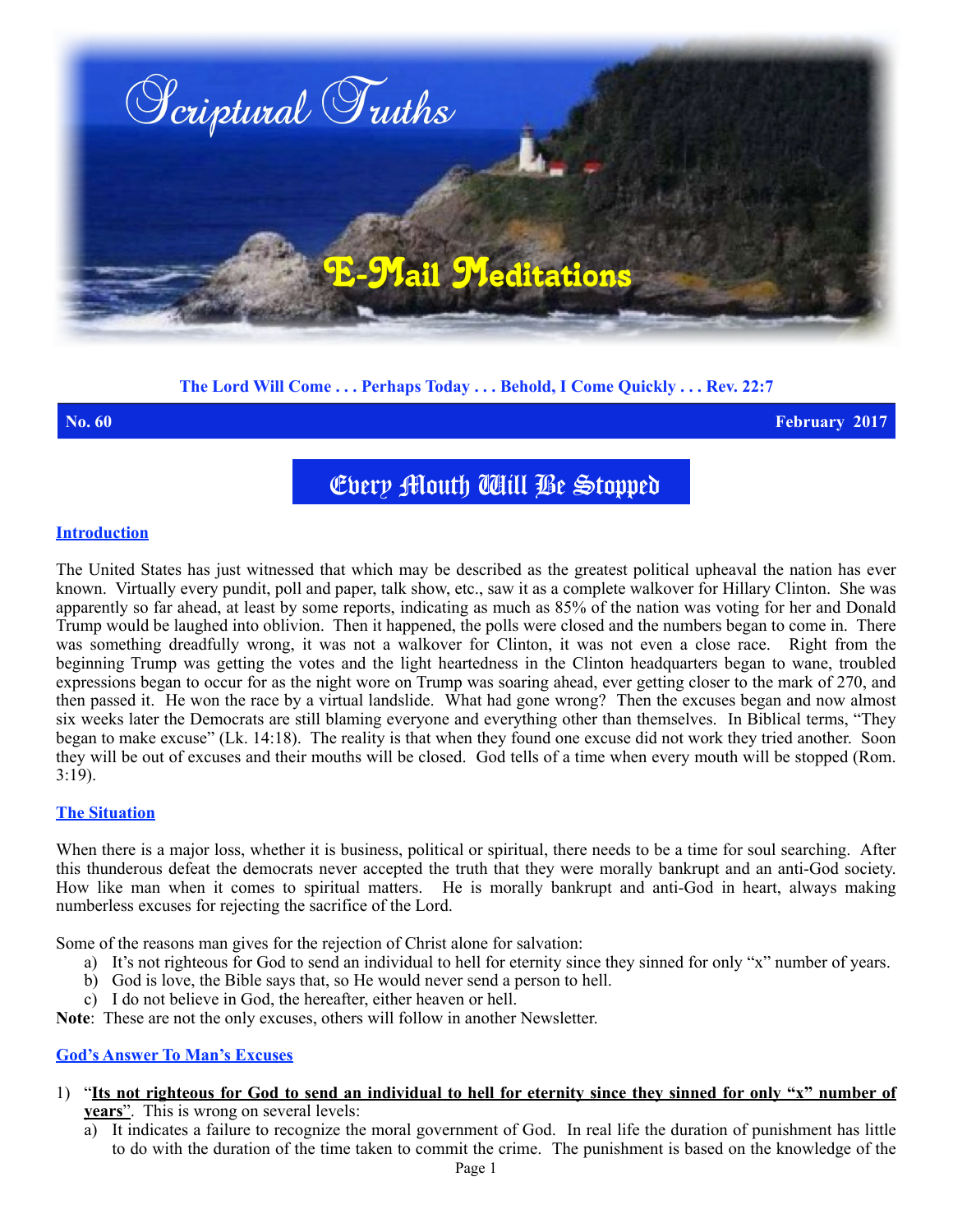individual and the seriousness of the crime. It only takes a few seconds to shoot and kill an individual, but the seriousness of it is a life has been taken. Today we do not have capital punishment and if the individual is caught, ideally he or she also loses the freedom of living for a very long time. In the spiritual context, if an individual sins repeatedly for "x" number of years, breaking God's laws hundreds of times, they are not just disobeying pieces of regulations like a highway code, but each act of sin is defiance against God Himself. Each deliberate sin in thought, word or deed, by omission or commission, is an act of arrogant insolent defiance against the Moral Governor of the universe. That insurrection must be punished. Consequently, it is morally righteous for the individual to be in hell for all eternity.

- i) Furthermore, it is not that God sends anyone to Hell, it is a decision the individual makes by rejecting God's method for cleansing man from his sins, and is the result of a choice he or she makes. The individual chooses to go to Hell.
- b) It indicates a failure to recognize the rights of God concerning who He permits to enter His home.
	- i) I have a home, I have locks and bolts on my doors, some folks have alarm systems. Why? To stop unwanted people from entering the home. Does God not have the same rights? Heaven is His home, His dwelling place, a sphere where all is in conformity to Himself and nothing defiling will enter there. Is that not His right? Since Heaven is His home He stipulates who can enter, and only those who are washed, cleared of the guilt of the sins committed can enter. It is irrelevant what any man, church, or organization tells an individual, God says:
		- 1. There is only one way, Christ is the only "Mediator between God and men" (1 Tim. 2:5).
		- 2. Jesus said, "I am the way, the truth, and the life: no man cometh unto the Father, but by me" (Jn. 14:6).
		- 3. "There is a way that seemeth right unto a man, but the end thereof are the ways of death" (Prov. 16:25).

To reject God's entrance stipulation is the assurance of never getting into Heaven and being banished from it for all eternity.

# **2) God is love, the Bible says that, so He would never send a person to hell.**

- a) I always find this argument so interesting for when I ask an individual, "Where does it say that in the bible?", they do not know. It does say it, but only after it says, "God is Light". Note the order, "God is light" (1 Jn. 1:5) and then, "God is love" (1 Jn. 4:8, 16). God does love the individual more than we can comprehend. I have one son and I love him. I also have many friends and associates, but if one of them was dying I would not consider, even for a moment, letting my son die in their place. The love I have for friends and associates is not as deep as the love I have for my son. God looked at humanity in all their sinfulness and no interest in having God involved in their lives, yet He was willing to give him to be a sacrifice for sin. Mankind is described as enemies, ungodly, without strength (Rom. 5:6, 8, 10). This is man universally. This is God's description of humanity:
	- i) "What then? are we better than they? No, in no wise: for we have before proved both Jews and Gentiles, that they are all under sin; As it is written, There is none righteous, no, not one: There is none that understandeth, there is none that seeketh after God. They are all gone out of the way, they are together become unprofitable; there is none that doeth good, no, not one. Their throat is an open sepulchre; with their tongues they have used deceit; the poison of asps is under their lips: Whose mouth is full of cursing and bitterness: Their feet are swift to shed blood: Destruction and misery are in their ways: And the way of peace have they not known: There is no fear of God before their eyes." (Rom. 3:9-18)
- b) It was these corrupt beings God had so much love, for He actually punished His son for their rebelliousness. The fierce judgment of God was vented on Christ so that no one could ever say, "God did not love me, nor provide a way of escape for me".

### . **3) I do not believe in God, the hereafter, either heaven or hell.**

- a) To believe in God or not believe is the choice of the individual. God will not force an individual to believe He exists. Irrespective of what those who are blinded by Satan say, man is not the result of mindless evolution but is a moral creature made in the image of God. Creation by its perfection of order, beauty, etc., all displays the greatness of God. However, if an individual is set in their decision that there is no God, they will eventually realize that God is, but it will be too late.
- b) Is there a "hereafter"? Yes. Every day we observe the passing of time. It goes from days to weeks, to months, to years, and then death. What then? Does man die like a dog? Why has man, universally, for thousands of years buried people in tombs and pyramids? It is because they believe in a hereafter. But, what does the Bible say? It teaches plainly that life does not end at death. Illustration: How foolish to say that when I go to sleep I cease to exist. I am still very much alive but not to all that is around me physically. At death it is the body that dies, but the spirit is still alive and will never die. When I am asleep my "self awareness" is dead, but I am very much